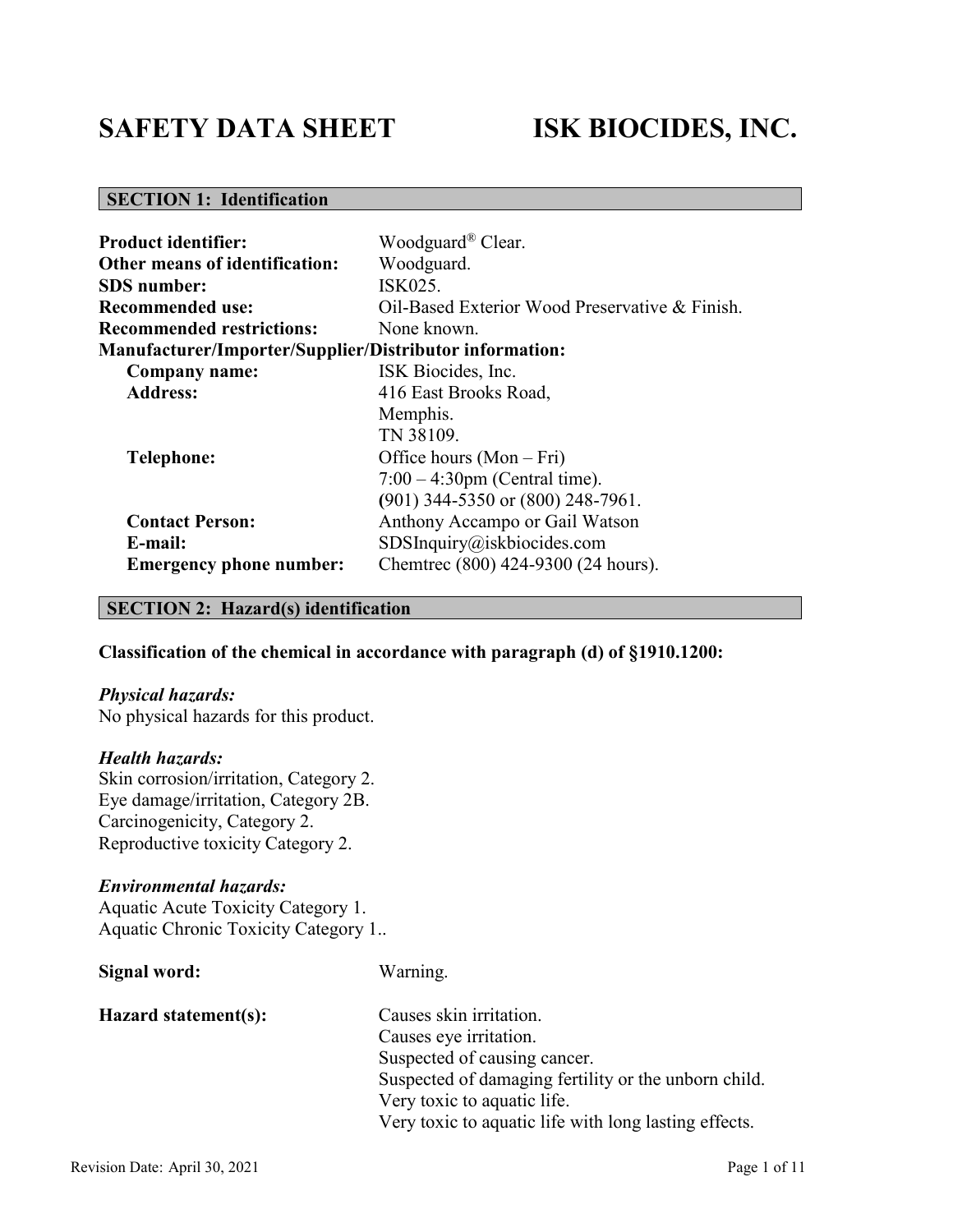#### **Hazard symbol(s):**



| <b>Precautionary statement(s):</b>                   |                                                                                                                                                                                                                                                                                                                                                                                                                                                           |
|------------------------------------------------------|-----------------------------------------------------------------------------------------------------------------------------------------------------------------------------------------------------------------------------------------------------------------------------------------------------------------------------------------------------------------------------------------------------------------------------------------------------------|
| <b>Prevention:</b>                                   | Obtain special instructions before use.<br>Do not handle until all safety precautions have been read<br>and understood.<br>Wash hands thoroughly after handling.<br>Avoid release to the environment.<br>Wear protective gloves.                                                                                                                                                                                                                          |
| <b>Response:</b>                                     | IF ON SKIN: Wash with plenty of soap and water.<br>IF IN EYES: Rinse cautiously with water for several<br>minutes. Remove contact lenses if present and easy to do.<br>Continue rinsing.<br>If skin irritation occurs: Get medical advice/attention.<br>If eye irritation persists: Get medical advice/attention.<br>If exposed or concerned: Get medical advice/attention.<br>Take off contaminated clothing and wash before reuse.<br>Collect spillage. |
| Storage:                                             | None.                                                                                                                                                                                                                                                                                                                                                                                                                                                     |
| Disposal:                                            | Dispose of contents/container to an appropriate treatment<br>and disposal facility in accordance with applicable laws<br>and regulations.                                                                                                                                                                                                                                                                                                                 |
| Hazard(s) not otherwise<br><b>Classified (HNOC):</b> | None known.                                                                                                                                                                                                                                                                                                                                                                                                                                               |

# **Percentage of ingredient(s) of unknown acute toxicity:**

15% of the mixture consists of ingredients of unknown acute toxicity (oral/dermal/inhalation).

# **SECTION 3: Composition/information on ingredients**

#### **Mixture:**

| <b>Chemical name</b>     | Concentration<br>(weight %) | CAS#        |
|--------------------------|-----------------------------|-------------|
| Proprietary UV Inhibitor | $<$ 5%                      | Proprietary |
| Copper-8-Quinolinolate   | $<$ 5%                      | 10380-28-6  |
| Proprietary Solvent      | $10 - 30\%$                 | Proprietary |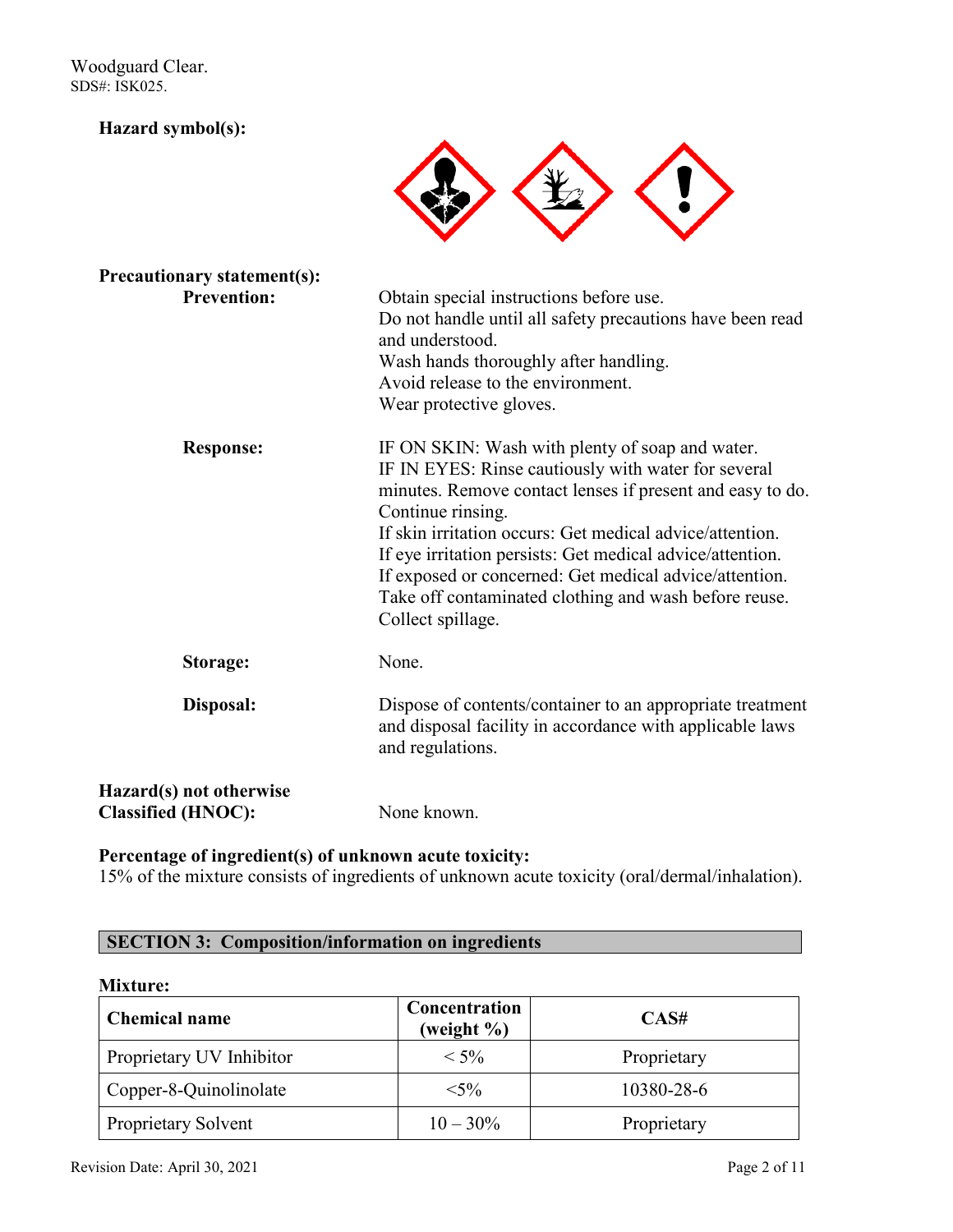The specific chemical identity and/or exact percentage (concentrate) of composition has been withheld under trade secret rights.

#### **SECTION 4: First-aid Measures**

Inhalation: Move person to fresh air. If person is not breathing, call 911 or an ambulance, then give artificial respiration, preferably mouth-to-mouth if possible. Call a poison control center or doctor for further treatment advice.

**Skin contact:** Take off contaminated clothing. Rinse skin immediately with plenty of water for 15 – 20 minutes. Call a poison control center or doctor for treatment advice.

**Eye contact:** Hold eye open and rinse slowly and gently with water for 15 – 20 minutes. Remove contact lenses, if present, after the first 5 minutes, then continue rinsing eye. Call a poison control center or doctor for treatment advice.

**Ingestion:** Immediately call a poison control center or doctor. Do not induce vomiting unless told to do so by a poison control center or doctor. Do not give any liquid to the person. Do not give anything by mouth to an unconscious person.

**Most important symptoms/effects, acute and delayed:** Mildly irritating to eyes. Moderately irritating to skin.

**Indication of immediate medical attention and special treatment needed:** If any symptoms described above are noted, contact a physician and give them this SDS sheet.

#### **SECTION 5: Fire-fighting measures**

**Suitable extinguishing media:** Foam, carbon dioxide, dry chemical. **Unsuitable extinguishing media:** None known.

#### **Specific hazards arising from the chemical:**

*Hazardous combustion products may include:* Carbon monoxide, carbon dioxide.

**Special protective equipment and precautions for fire-fighters:** Wear MSHA/NIOSHapproved, self-contained breathing apparatus and full protective clothing. Cool exposed containers with water.

#### **SECTION 6: Accidental release measures**

#### **Personal precautions, protective equipment and emergency procedures**:

Use personal protective equipment. Ensure adequate ventilation. For personal protection see section 8. This product is toxic to fish. DO NOT apply directly to water, to areas where surface water is present or to intertidal areas below the mean high water mark. DO NOT contaminate water when disposing of equipment washwaters.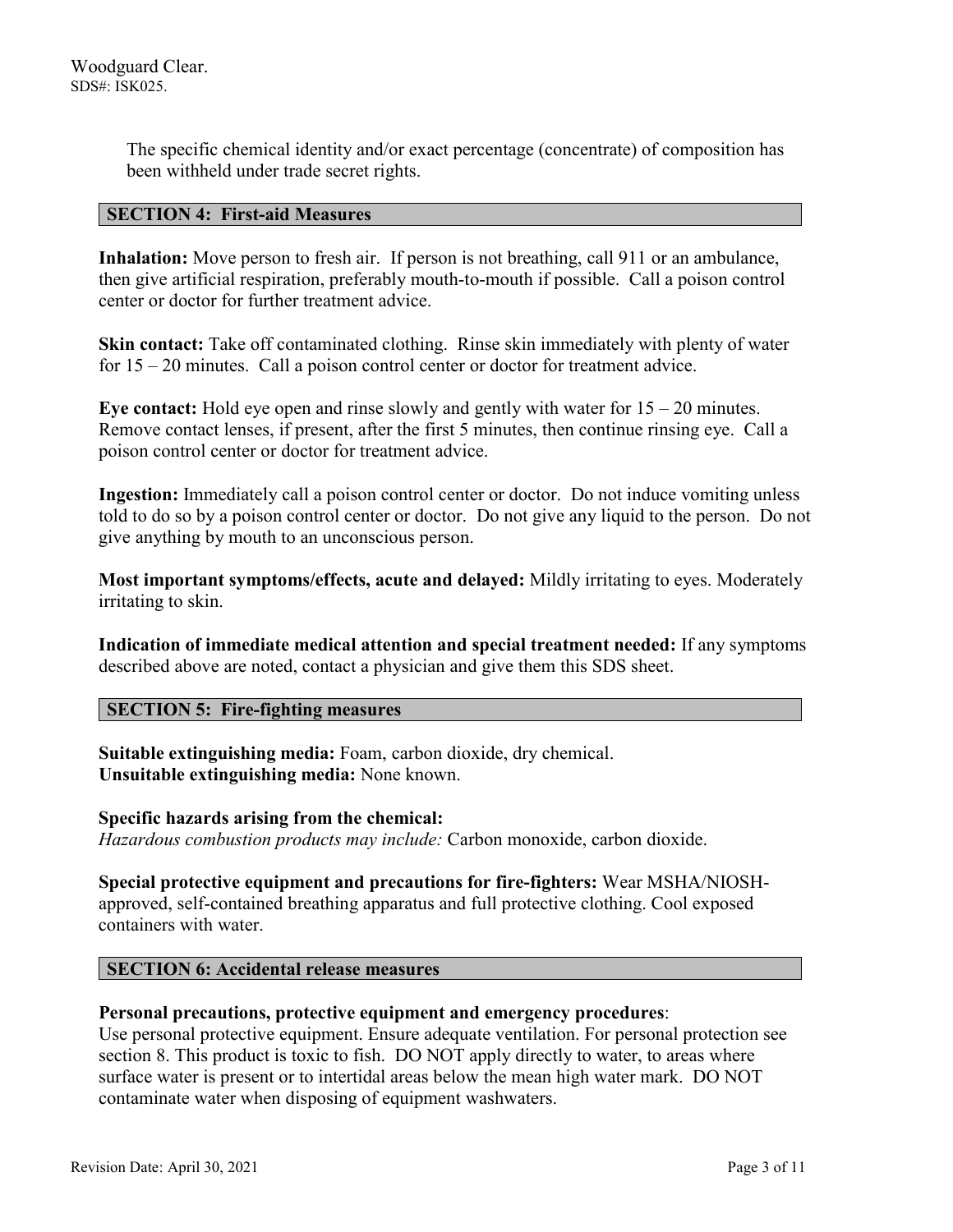#### **Methods and materials for containment and cleaning up:**

SMALL SPILL: Wear appropriate protective clothing (see Section 8). Recover free liquid. Absorb remainder with sand or clay and place in a waste receptacle.

LARGE SPILL: Wear appropriate protective clothing (see Section 8). Eliminate all ignition sources. Restrict access to contaminated area. Stop spill at source. Dike to prevent spreading. Pump liquid to a recovery vessel. Absorb remainder of material with sand or clay and place in a properly labeled waste receptacle. Follow all local, state, and federal regulations for disposal. Do not contaminate water while cleaning equipment or disposing of wastes. Prohibit contamination of streams, lakes, or other bodies of water.

#### **SECTION 7: Handling and Storage**

**Precautions for safe handling:** Observe good personal hygiene practices. Change protective gloves/clothing when signs of contamination appear. Keep out of reach of children.

**Conditions for safe storage, including any incompatibles:** Store away from food or feed in a secure, well-ventilated area protected from extreme temperatures. Do not transfer to an unmarked container. Keep container closed when not in use. Do not store or use in vicinity of sparks, open flame, or other ignition sources.

#### **SECTION 8: Exposure controls/personal protection**

#### **Control Parameters: Occupational exposure limits:**

| US OSHA HAZARDOUS COMPONENTS (29 CFR 1910.1200):<br><b>Permissible Exposure Limits</b> |                     |                |  |
|----------------------------------------------------------------------------------------|---------------------|----------------|--|
| <b>PEL-STEL</b><br>PEL-TWA<br><b>Substance</b><br>(8 hour)<br>$(15 \text{ min})$       |                     |                |  |
| Proprietary UV Inhibitor                                                               | $15 \text{ mg/m}^3$ | None available |  |
| Copper-8-Quinolinolate                                                                 | None available      | None available |  |
| Proprietary Solvent                                                                    | None available      | None available |  |

| <b>ACGIH Threshold Limit Values</b> |                                                                     |                |  |
|-------------------------------------|---------------------------------------------------------------------|----------------|--|
| <b>Substance</b>                    | <b>TLV-TWA</b><br><b>TLV-STEL</b><br>(8 hour)<br>$(15 \text{ min})$ |                |  |
| Proprietary UV Inhibitor            | $10 \text{ mg/m}^3$                                                 | None available |  |
| Copper-8-Quinolinolate              | None available                                                      | None available |  |
| <b>Proprietary Solvent</b>          | None available                                                      | None available |  |

**Other Exposure Limits:** None available.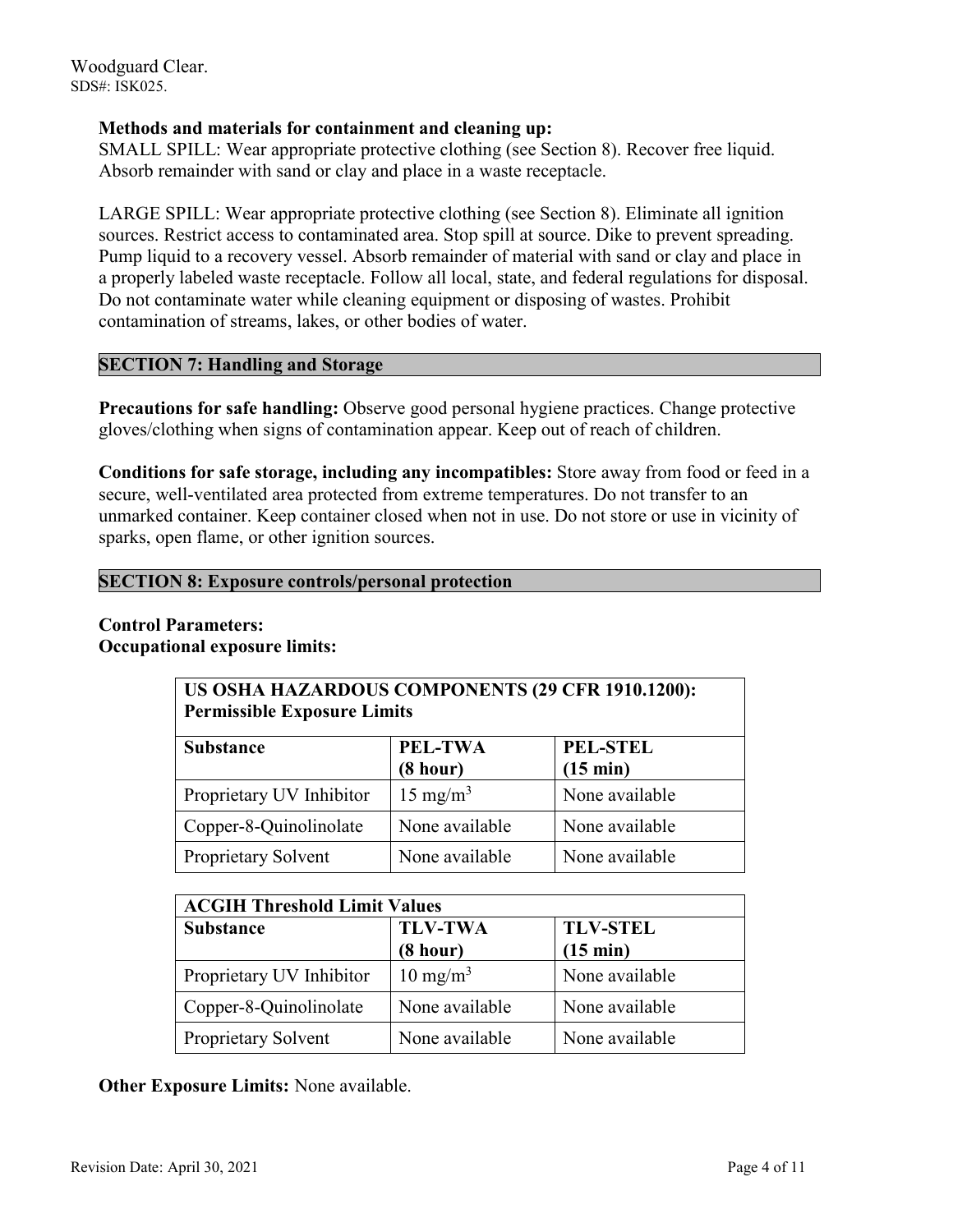> **Appropriate engineering controls:** Ventilate via mechanical methods (general or local exhaust) to maintain exposure below TLV(s), if applicable. Good industrial hygiene practice dictates that indoor work areas should be isolated and provided with adequate local exhaust ventilation.

#### **Individual protection measures, such as personal protective equipment:**

**Eye/face protection:** Wear chemical splash goggles and/or face shield during mixing and when exposed to mist.

**Skin and Hand protection:** Wear rubber gloves when handling, using, or applying this product. Special precautions should be taken to ensure that material cannot get inside gloves.

**Respiratory protection:** None normally required if good ventilation is maintained. If mist is generated during application process, use a disposable mist respirator.

**Other:** None normally required. Use as necessary to prevent exposure. Wash thoroughly if product is in contact with skin. Wear appropriate clothing.

 **Thermal hazards:** None known.

#### **SECTION 9: Physical and chemical properties**

| <b>Physical state:</b><br>Liquid.<br>Form:<br>Dark green liquid.<br>Dark green.<br>Color:<br>Odor:<br>Slight petroleum distillate.<br>Not available.<br><b>Odor threshold:</b><br>$5.5 - 6.0$ .<br>pH:<br>Not known.<br><b>Melting point/freezing point:</b><br><b>Initial Boiling point/Boiling Range:</b><br>Not applicable.<br>$>110$ °C.<br><b>Flash point:</b><br><b>Evaporation rate:</b><br>$1$ (nBuAC=1).<br>Not available.<br><b>Flammability (solid, gas):</b><br><b>Upper/lower flammability or explosive limits:</b><br><b>Flammability limit – lower:</b><br>Not Determined.<br><b>Flammability limit – upper:</b><br>Not Determined.<br><b>Explosive limit – lower:</b><br>Not Determined.<br><b>Explosive limit - upper:</b><br>Not Determined.<br>Vapor pressure:<br>$\leq 1$ mm Hg.<br>$> 1$ (Air=1).<br>Vapor density:<br>0.914.<br><b>Relative density (Specific gravity):</b><br>Solubilities (water, other):<br>Negligible.<br>Partition coefficient (n-octanol/water): Not available. | Appearance: |  |
|-------------------------------------------------------------------------------------------------------------------------------------------------------------------------------------------------------------------------------------------------------------------------------------------------------------------------------------------------------------------------------------------------------------------------------------------------------------------------------------------------------------------------------------------------------------------------------------------------------------------------------------------------------------------------------------------------------------------------------------------------------------------------------------------------------------------------------------------------------------------------------------------------------------------------------------------------------------------------------------------------------------|-------------|--|
|                                                                                                                                                                                                                                                                                                                                                                                                                                                                                                                                                                                                                                                                                                                                                                                                                                                                                                                                                                                                             |             |  |
|                                                                                                                                                                                                                                                                                                                                                                                                                                                                                                                                                                                                                                                                                                                                                                                                                                                                                                                                                                                                             |             |  |
|                                                                                                                                                                                                                                                                                                                                                                                                                                                                                                                                                                                                                                                                                                                                                                                                                                                                                                                                                                                                             |             |  |
|                                                                                                                                                                                                                                                                                                                                                                                                                                                                                                                                                                                                                                                                                                                                                                                                                                                                                                                                                                                                             |             |  |
|                                                                                                                                                                                                                                                                                                                                                                                                                                                                                                                                                                                                                                                                                                                                                                                                                                                                                                                                                                                                             |             |  |
|                                                                                                                                                                                                                                                                                                                                                                                                                                                                                                                                                                                                                                                                                                                                                                                                                                                                                                                                                                                                             |             |  |
|                                                                                                                                                                                                                                                                                                                                                                                                                                                                                                                                                                                                                                                                                                                                                                                                                                                                                                                                                                                                             |             |  |
|                                                                                                                                                                                                                                                                                                                                                                                                                                                                                                                                                                                                                                                                                                                                                                                                                                                                                                                                                                                                             |             |  |
|                                                                                                                                                                                                                                                                                                                                                                                                                                                                                                                                                                                                                                                                                                                                                                                                                                                                                                                                                                                                             |             |  |
|                                                                                                                                                                                                                                                                                                                                                                                                                                                                                                                                                                                                                                                                                                                                                                                                                                                                                                                                                                                                             |             |  |
|                                                                                                                                                                                                                                                                                                                                                                                                                                                                                                                                                                                                                                                                                                                                                                                                                                                                                                                                                                                                             |             |  |
|                                                                                                                                                                                                                                                                                                                                                                                                                                                                                                                                                                                                                                                                                                                                                                                                                                                                                                                                                                                                             |             |  |
|                                                                                                                                                                                                                                                                                                                                                                                                                                                                                                                                                                                                                                                                                                                                                                                                                                                                                                                                                                                                             |             |  |
|                                                                                                                                                                                                                                                                                                                                                                                                                                                                                                                                                                                                                                                                                                                                                                                                                                                                                                                                                                                                             |             |  |
|                                                                                                                                                                                                                                                                                                                                                                                                                                                                                                                                                                                                                                                                                                                                                                                                                                                                                                                                                                                                             |             |  |
|                                                                                                                                                                                                                                                                                                                                                                                                                                                                                                                                                                                                                                                                                                                                                                                                                                                                                                                                                                                                             |             |  |
|                                                                                                                                                                                                                                                                                                                                                                                                                                                                                                                                                                                                                                                                                                                                                                                                                                                                                                                                                                                                             |             |  |
|                                                                                                                                                                                                                                                                                                                                                                                                                                                                                                                                                                                                                                                                                                                                                                                                                                                                                                                                                                                                             |             |  |
|                                                                                                                                                                                                                                                                                                                                                                                                                                                                                                                                                                                                                                                                                                                                                                                                                                                                                                                                                                                                             |             |  |
|                                                                                                                                                                                                                                                                                                                                                                                                                                                                                                                                                                                                                                                                                                                                                                                                                                                                                                                                                                                                             |             |  |
|                                                                                                                                                                                                                                                                                                                                                                                                                                                                                                                                                                                                                                                                                                                                                                                                                                                                                                                                                                                                             |             |  |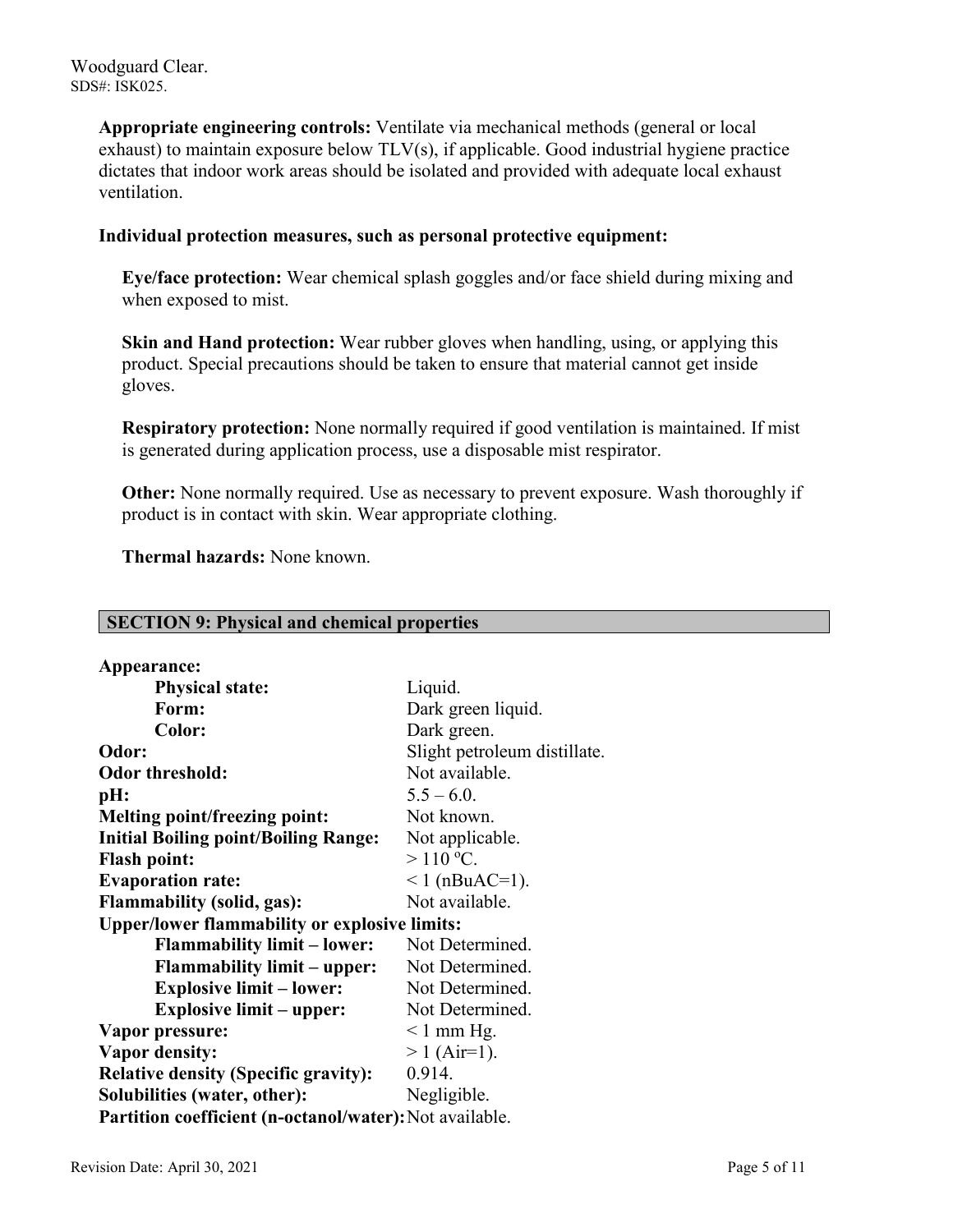| <b>Auto-ignition temperature:</b> | Not known.                                        |
|-----------------------------------|---------------------------------------------------|
| <b>Decomposition temperature:</b> | Not available.                                    |
| <b>Viscosity:</b>                 | 1 -500 cPs Brookfield #2 $\omega$ 20 rpm at 70°F. |
| <b>Other information:</b>         |                                                   |
| <b>Bulk density:</b>              | 7.61 lbs per gal (weight per gallon cup).         |
| VOC:                              | 94 g/L $-$ 0.71 lbs/gal                           |

#### **SECTION 10: Stability and Reactivity**

**Reactivity:** No data available.

**Chemical stability:** This material is stable under normal handling and storage conditions. **Possibility of hazardous reactions:** Material is not known to polymerize. **Conditions to avoid:** None known. **Incompatible materials:** Strong oxidants agents.

**Hazardous decomposition Products:** Carbon monoxide, Carbon dioxide.

#### **SECTION 11: Toxicological information**

#### **Information on likely routes of exposure:**

**Inhalation:** None normally expected.

**Ingestion:** None normally expected.

**Skin:** Skin Irritation: Moderately irritating. Not a skin sensitizer.

**Eye:** Eye Irritation: Mildly irritating.

**Symptoms related to the physical, chemical, and toxicological characteristics:** None known.

**Delayed and immediate effects and chronic effects from short or long-term exposure:** None known.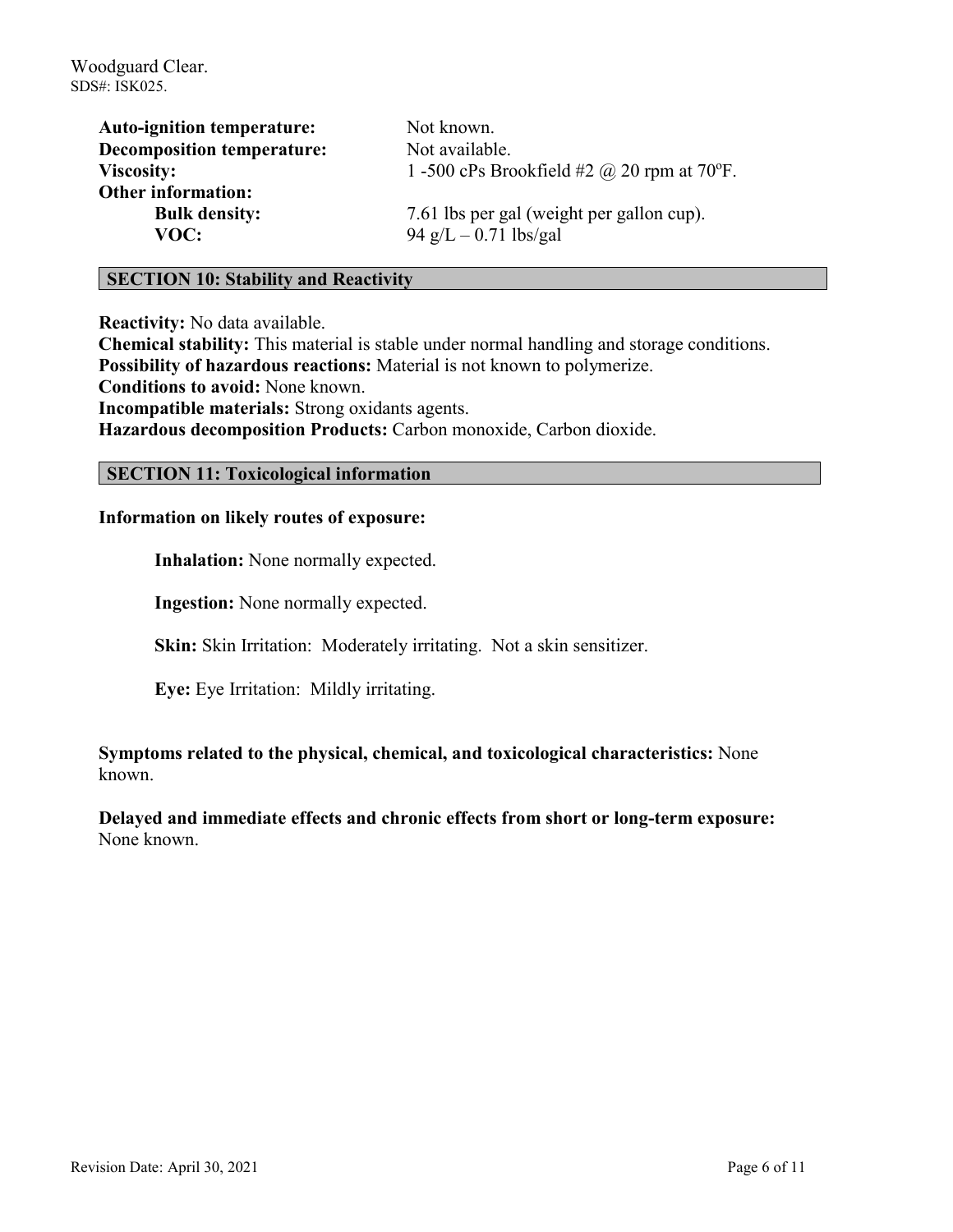#### **Acute toxicity: Ingredient Information:**

| <b>Substance</b>            | <b>Test Type (species)</b>       | Value           |
|-----------------------------|----------------------------------|-----------------|
|                             | LD50 Oral (Rat)                  | $> 10000$ mg/kg |
| Proprietary UV<br>Inhibitor | LD50 Dermal (Rabbit)             | $> 10000$ mg/kg |
|                             | LC50 Inhalation, (Rat)           | None known      |
|                             | $LD_{50}$ Oral (Rat)             | $9930$ mg/kg    |
| Copper-8-<br>Quinolinolate  | $LD_{50}$ Dermal (Rabbit)        | $>$ 2000 mg/kg  |
|                             | $LC_{50}$ Inhalation (Rat)       | $820$ mg/m $3$  |
|                             | $LD_{50}$ Oral (Rat)             | $5660$ mg/kg    |
| Proprietary<br>Solvent      | LD <sub>50</sub> Dermal (Rabbit) | $2520$ mg/kg    |
|                             | $LC_{50}$ Inhalation (Rat)       | Not available   |

# **Product Acute Toxicity Estimates:**

Oral: Rat -  $LD_{50} \rightarrow 5000$  mg/kg. Dermal: Rabbit -  $LD_{50} \rightarrow 2000$  mg/kg. Inhalation: Rat -  $LC_{50}$  - > 2.12 mg/L.

| <b>Skin corrosion/irritation:</b>  | Based upon information available on the known<br>components, the product may cause moderate skin<br>irritation.                                               |
|------------------------------------|---------------------------------------------------------------------------------------------------------------------------------------------------------------|
| Serious eye damage/eye irritation: | Based upon information available on the known<br>components, the product may cause mild eye<br>irritation.                                                    |
| <b>Respiratory sensitization:</b>  | Based upon information available on the known<br>components, the product is not anticipated to cause<br>respiratory sensitization.                            |
| <b>Skin sensitization:</b>         | Based upon information available on the known<br>components, the product is not anticipated to cause<br>skin sensitization.                                   |
| Germ cell mutagenicity:            | Based upon information available on the known<br>components, the product is not anticipated to be a<br>mutagen.                                               |
| Carcinogenicity:                   | Based upon information available on the known<br>components, the product contains a component that is<br>suspected to be carcinogenic when present as a dust. |
| <b>Reproductive toxicity:</b>      | Based upon information available on the known<br>components, the product contains a component that is<br>suspected of damaging fertility or the unborn child. |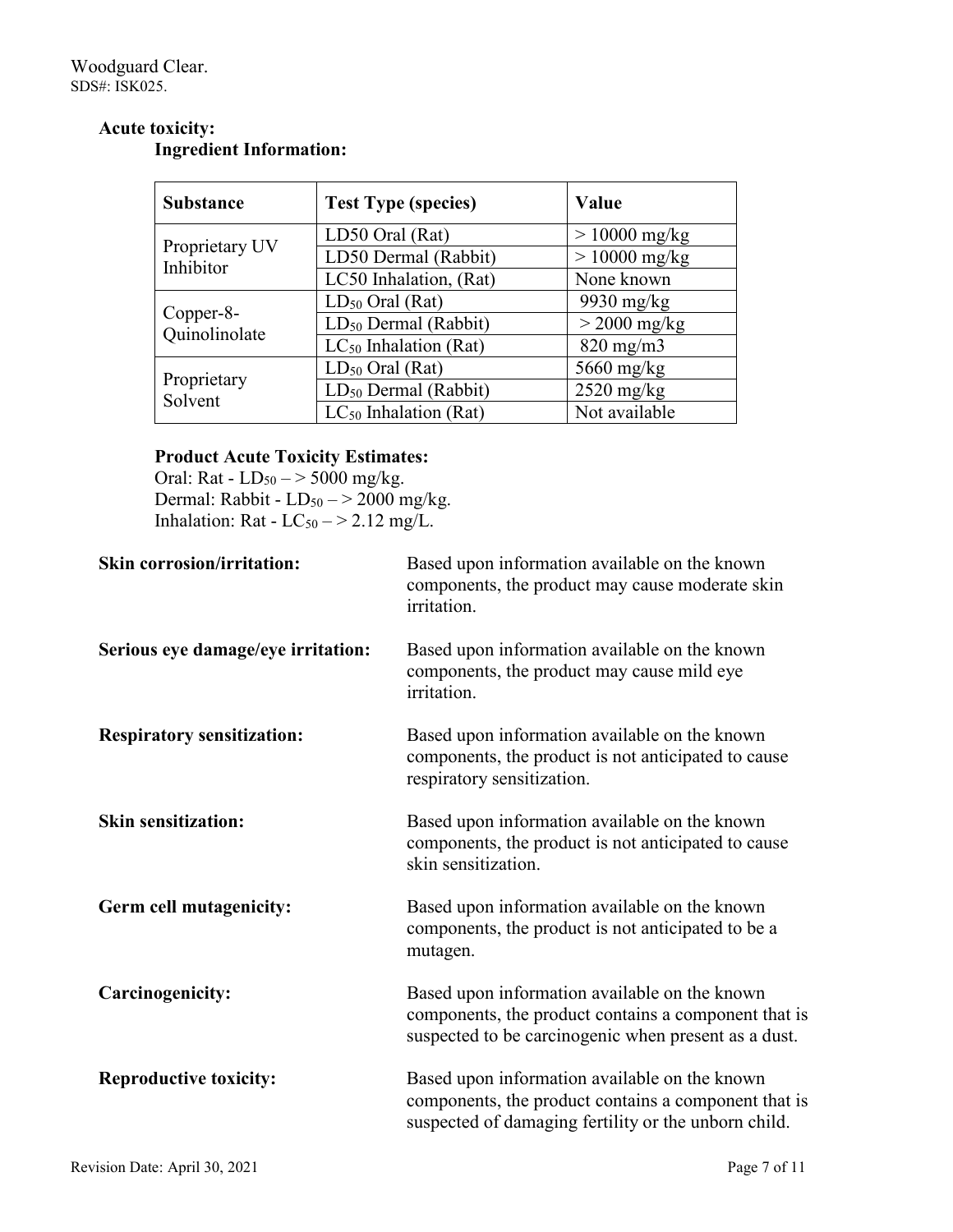| Specific target organ toxicity- |                                                                                                                                                                                 |
|---------------------------------|---------------------------------------------------------------------------------------------------------------------------------------------------------------------------------|
| <b>Single exposure:</b>         | Based upon information available on the known<br>components, the product is not anticipated to cause<br>specific target organ toxicity after a single exposure.                 |
| Specific target organ toxicity- |                                                                                                                                                                                 |
| <b>Repeat exposure:</b>         | Based upon information available on the known<br>components, the product is not anticipated to cause<br>specific target organ toxicity after repeated or<br>prolonged exposure. |
| <b>Aspiration hazard:</b>       | Based upon information available on the known<br>components, the product is not anticipated to be an<br>aspiration hazard.                                                      |
| <b>Further information:</b>     | Not available.                                                                                                                                                                  |

# **SECTION 12: Ecological information**

#### **Ecotoxicity**

**Product data:** No data available.

# **Ingredient Information:**

| <b>Substance</b>            | <b>Test Type</b>                                    | <b>Species</b> | Value                 |
|-----------------------------|-----------------------------------------------------|----------------|-----------------------|
|                             | $LC_{50}$ other fish                                | Fish           | $> 1000$ mg/l $- 96h$ |
| Proprietary UV<br>Inhibitor | $EC_{50}$ Daphnia magna<br>Water flea)              | Invertebrate   | $> 1000$ mg/l $-48h$  |
|                             | $LC_{50}$                                           | Algae          | None available        |
| Copper-8-                   | $LC_{50}$ Oncorhynchus<br>mykiss (rainbow<br>trout) | Fish           | $140$ ug/L $-48h$     |
| Quinolinolate               | $EC_{50}$ Daphnia magna<br>(Water flea)             | Invertebrate   | 163 ppb $-48h$        |
|                             | $LC_{50}$                                           | Algae          | Not available         |
|                             | $LC_{50}$ Oncorhynchus<br>mykiss (rainbow<br>trout) | Fish           | $> 0.1$ mg/l          |
| Proprietary Solvent         | $EC_{50}$                                           | Invertebrate   | Not available         |
|                             | EC <sub>50</sub> Bacteria                           | Bacteria       | $> 1$ mg/l (3hr)      |

Persistence and degradability: Not available. **Bioaccumulative potential:** Not available.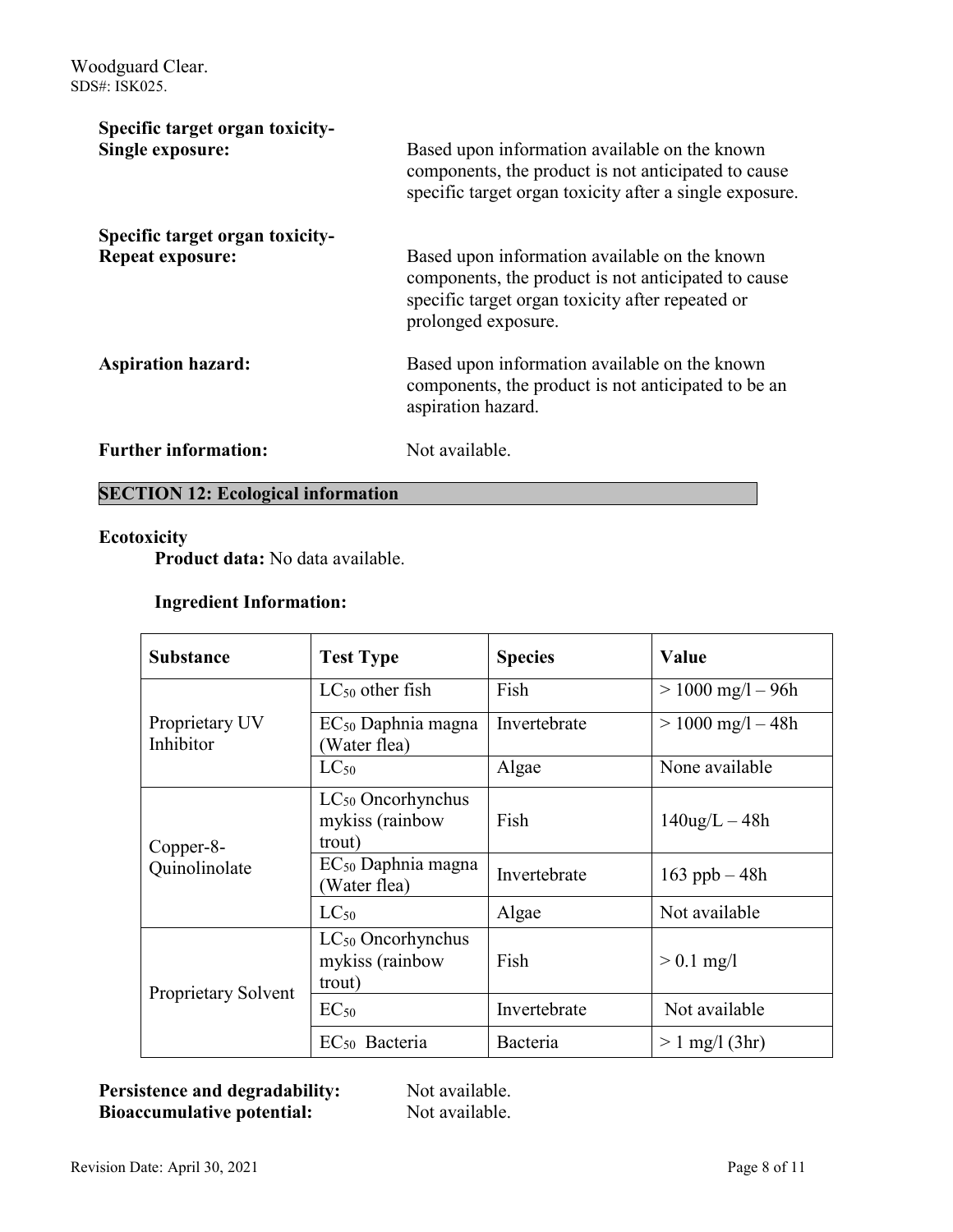**Mobility in soil:** Not available. **Mobility in general:** Not available.

**Other adverse effects:** This product is toxic to fish.

#### **SECTION 13: Disposal considerations**

#### **Disposal instructions:**

Dispose of contents/container to an appropriate treatment and disposal facility in accordance with applicable laws and regulations.

#### **SECTION 14: Transport Information**

**DOT:** Not regulated. **IATA:** Not regulated. **IMDG:** Not regulated.

**Special precautions during transport:** Not available.

**Bill of lading classification:** Preservatives, wood, n.o.i. NMFC 161490 sub 2

#### **SECTION 15: Regulatory Information**

#### **USA:**

**FIFRA: Pesticide Registration:** 

This chemical is a pesticide product registered by the Environmental Protection Agency and is subject to certain labeling requirements under federal pesticide law. These requirements differ from the classification criteria and hazard information required for safety data sheets, and for workplace labels of non-pesticide chemicals. Following is the hazard information as required on the pesticide label:

CAUTION Harmful if swallowed. This pesticide is toxic to fish.

**United States Federal Regulations:** SDS complies with the OSHA, 29 CFR 1910.1200.

**SARA Superfund and Reauthorization Act of 1986 Title III sections 302, 311,312 and 313:** The following components are subject to reporting levels established by SARA Title III, Section 302: None.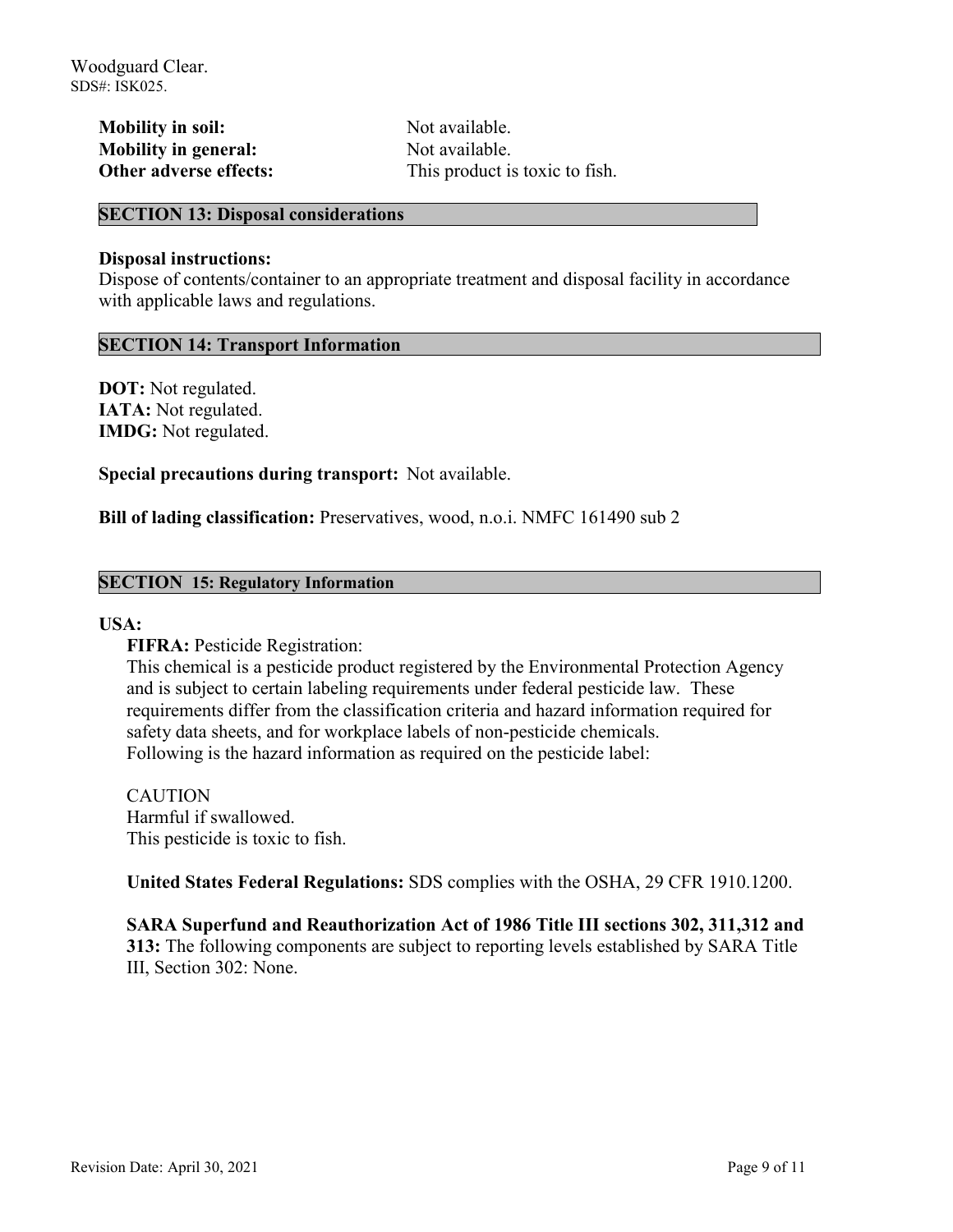### **CERCLA/Superfund, 40 CFR 117, 302:** Not listed.

| <b>CHEMICAL</b>             | <b>C.A.S. Number</b> | Weight %    | <b>Section 311/312</b>                            |
|-----------------------------|----------------------|-------------|---------------------------------------------------|
| Proprietary UV<br>Inhibitor | Proprietary          | $< 5\%$     | Chronic Health<br>Hazard.                         |
| Copper-8-<br>Quinolinolate  | 10380-28-6           | $< 5\%$     | Fire Hazard.                                      |
| <b>Proprietary Solvent</b>  | Proprietary          | $10 - 30\%$ | Acute health hazard,<br>Chronic health<br>hazard. |

**Section 313 – List of Toxic Chemicals (40CFC 372):** This product contains the following components (at level of 1% or greater) found on the 313 list of Toxic Chemicals. None.

**Toxic Substance Control Act (TSCA):** All substances are TSCA listed.

**Federal Water Pollution Control Act, Clean Water Act, 40 CFR 401.15 (formerly section 307) 40 CFR 116 (formerly section 311):** This product does not contain listed chemicals.

#### **STATE REGULATIONS:**

This SDS contains specific health and safety data is applicable for state requirements. For details on your regulatory requirements you should contact the appropriate agency in your state.

**California Proposition 65:** WARNING: This product also contains a chemical known to the State of California to cause cancer: Titanium dioxide (airborne, unbound particles of respirable size).

**New Jersey Right to Know:** The following components are listed on the New Jersey Right to Know list: Copper 8-Quinolinolate (listed under copper compounds), Titanium dioxide (airborne, unbound particles of respirable size).

**Pennsylvania Right to Know:** The following components are listed on the Pennsylvania Right to Know list: Titanium dioxide (airborne, unbound particles of respirable size).

# **INTERNATIONAL REGULATIONS:**

**Canadian Regulations** CLASS D2A. Very Toxic Material Causing Other Toxic Effects.

**Canadian Controlled Products Regulations (WHMIS):** This product has been classified in accordance with the hazard criteria of the *Controlled Products Regulations* and the SDS contains all the information required by the *Controlled Products Regulations.*